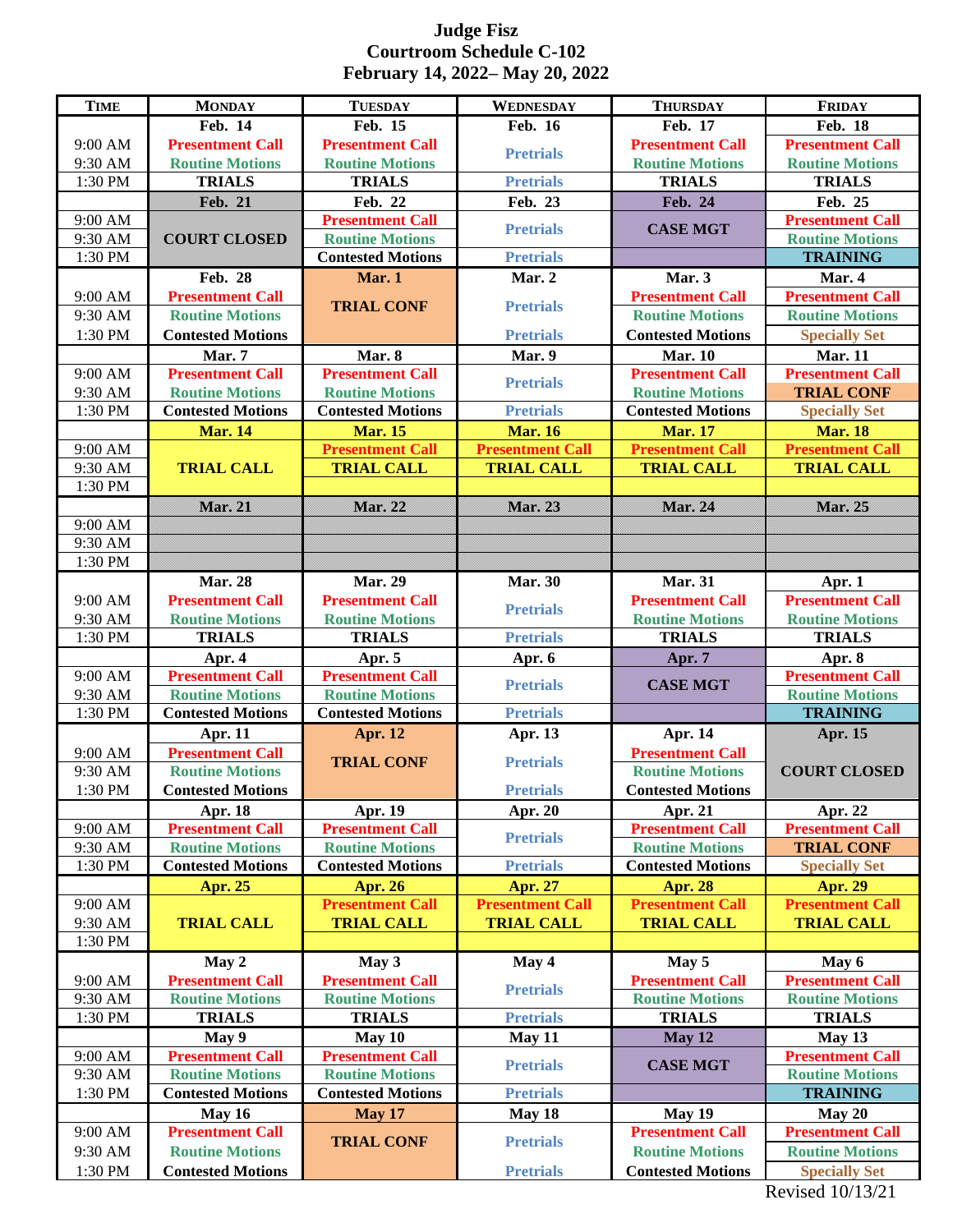## **Judge Fisz Courtroom Schedule C-102 May 23, 2022– August 26, 2022**

| <b>TIME</b>        | <b>MONDAY</b>                                      | <b>TUESDAY</b>                                     | <b>WEDNESDAY</b>        | <b>THURSDAY</b>                                   | <b>FRIDAY</b>                                     |
|--------------------|----------------------------------------------------|----------------------------------------------------|-------------------------|---------------------------------------------------|---------------------------------------------------|
|                    | May 23                                             | May 24                                             | May 25                  | <b>May 26</b>                                     | <b>May 27</b>                                     |
| 9:00 AM            | <b>Presentment Call</b>                            | <b>Presentment Call</b>                            |                         | <b>Presentment Call</b>                           | <b>Presentment Call</b>                           |
| 9:30 AM            | <b>Routine Motions</b>                             | <b>Routine Motions</b>                             | <b>Pretrials</b>        | <b>Routine Motions</b>                            | <b>TRIAL CONF</b>                                 |
| 1:30 PM            | <b>Contested Motions</b>                           | <b>Contested Motions</b>                           | <b>Pretrials</b>        | <b>Contested Motions</b>                          | <b>Specially Set</b>                              |
|                    | May 30                                             | <b>May 31</b>                                      | <b>Jun. 1</b>           | <b>Jun. 2</b>                                     | Jun.3                                             |
| 9:00 AM            |                                                    | <b>Presentment Call</b>                            | <b>Presentment Call</b> | <b>Presentment Call</b>                           | <b>Presentment Call</b>                           |
| 9:30 AM            | <b>COURT CLOSED</b>                                | <b>TRIAL CALL</b>                                  | <b>TRIAL CALL</b>       | <b>TRIAL CALL</b>                                 | <b>TRIAL CALL</b>                                 |
| 1:30 PM            |                                                    |                                                    |                         |                                                   |                                                   |
|                    | Jun. 6                                             | <b>Jun. 7</b>                                      | <b>Jun. 8</b>           | <b>Jun. 9</b>                                     | <b>Jun. 10</b>                                    |
| 9:00 AM            | <b>Presentment Call</b>                            | <b>Presentment Call</b>                            | <b>Pretrials</b>        | <b>Presentment Call</b>                           | <b>Presentment Call</b>                           |
| 9:30 AM            | <b>Routine Motions</b>                             | <b>Routine Motions</b>                             |                         | <b>Routine Motions</b>                            | <b>Routine Motions</b>                            |
| 1:30 PM            | <b>TRIALS</b>                                      | <b>TRIALS</b>                                      | <b>Pretrials</b>        | <b>TRIALS</b>                                     | <b>TRIALS</b>                                     |
|                    | <b>Jun. 13</b>                                     | <b>Jun. 14</b>                                     | <b>Jun. 15</b>          | <b>Jun. 16</b>                                    | <b>Jun. 17</b>                                    |
| 9:00 AM            | <b>Presentment Call</b>                            | <b>Presentment Call</b>                            | <b>Pretrials</b>        | <b>CASE MGT</b>                                   | <b>Presentment Call</b>                           |
| 9:30 AM<br>1:30 PM | <b>Routine Motions</b><br><b>Contested Motions</b> | <b>Routine Motions</b><br><b>Contested Motions</b> | <b>Pretrials</b>        |                                                   | <b>Routine Motions</b><br><b>TRAINING</b>         |
|                    | <b>Jun. 20</b>                                     | <b>Jun. 21</b>                                     | <b>Jun. 22</b>          | <b>Jun. 23</b>                                    | <b>Jun. 24</b>                                    |
| 9:00 AM            |                                                    |                                                    |                         | <b>Presentment Call</b>                           | <b>Presentment Call</b>                           |
| 9:30 AM            | <b>COURT CLOSED</b>                                | <b>TRIAL CONF</b>                                  | <b>Pretrials</b>        | <b>Routine Motions</b>                            | <b>Routine Motions</b>                            |
| 1:30 PM            |                                                    |                                                    | <b>Pretrials</b>        | <b>Contested Motions</b>                          | <b>Specially Set</b>                              |
|                    | <b>Jun. 27</b>                                     |                                                    | <b>Jun. 29</b>          |                                                   | <b>Jul. 1</b>                                     |
| 9:00 AM            | <b>Presentment Call</b>                            | <b>Jun. 28</b><br><b>Presentment Call</b>          |                         | <b>Jun. 30</b><br><b>Presentment Call</b>         | <b>Presentment Call</b>                           |
| 9:30 AM            | <b>Routine Motions</b>                             | <b>Routine Motions</b>                             | <b>Pretrials</b>        | <b>Routine Motions</b>                            | <b>TRIAL CONF</b>                                 |
| 1:30 PM            | <b>Contested Motions</b>                           | <b>Contested Motions</b>                           | <b>Pretrials</b>        | <b>Contested Motions</b>                          | <b>Specially Set</b>                              |
|                    | <b>Jul. 4</b>                                      | <b>Jul. 5</b>                                      | <b>Jul. 6</b>           | <b>Jul. 7</b>                                     | <b>Jul. 8</b>                                     |
| 9:00 AM            |                                                    |                                                    | <b>Presentment Call</b> | <b>Presentment Call</b>                           | <b>Presentment Call</b>                           |
| 9:30 AM            | <b>COURT CLOSED</b>                                | <b>TRIAL CALL</b>                                  | <b>TRIAL CALL</b>       | <b>TRIAL CALL</b>                                 | <b>TRIAL CALL</b>                                 |
| 1:30 PM            |                                                    |                                                    |                         |                                                   |                                                   |
|                    |                                                    |                                                    |                         |                                                   |                                                   |
|                    |                                                    |                                                    |                         |                                                   |                                                   |
|                    | <b>Jul. 11</b>                                     | <b>Jul. 12</b>                                     | <b>Jul. 13</b>          | <b>Jul. 14</b>                                    | <b>Jul. 15</b>                                    |
| 9:00 AM            | <b>Presentment Call</b><br><b>Routine Motions</b>  | <b>Presentment Call</b><br><b>Routine Motions</b>  | <b>Pretrials</b>        | <b>Presentment Call</b><br><b>Routine Motions</b> | <b>Presentment Call</b><br><b>Routine Motions</b> |
| 9:30 AM<br>1:30 PM | <b>TRIALS</b>                                      | <b>TRIALS</b>                                      | <b>Pretrials</b>        | <b>TRIALS</b>                                     | <b>TRIALS</b>                                     |
|                    | <b>Jul. 18</b>                                     | <b>Jul. 19</b>                                     | <b>Jul. 20</b>          | <b>Jul. 21</b>                                    | <b>Jul. 22</b>                                    |
| 9:00 AM            | <b>Presentment Call</b>                            | <b>Presentment Call</b>                            |                         |                                                   | <b>Presentment Call</b>                           |
| 9:30 AM            | <b>Routine Motions</b>                             | <b>Routine Motions</b>                             | <b>Pretrials</b>        | <b>CASE MGT</b>                                   | <b>Routine Motions</b>                            |
| 1:30 PM            | <b>Contested Motions</b>                           | <b>Contested Motions</b>                           | <b>Pretrials</b>        |                                                   | <b>TRAINING</b>                                   |
|                    | <b>Jul. 25</b>                                     | <b>Jul. 26</b>                                     | <b>Jul. 27</b>          | <b>Jul. 28</b>                                    | <b>Jul. 29</b>                                    |
| 9:00 AM            | <b>Presentment Call</b>                            |                                                    |                         | <b>Presentment Call</b>                           | <b>Presentment Call</b>                           |
| 9:30 AM            | <b>Routine Motions</b>                             | <b>TRIAL CONF</b>                                  | <b>Pretrials</b>        | <b>Routine Motions</b>                            | <b>Routine Motions</b>                            |
| 1:30 PM            | <b>Contested Motions</b>                           |                                                    | <b>Pretrials</b>        | <b>Contested Motions</b>                          | <b>Specially Set</b>                              |
|                    | Aug. 1                                             | Aug. 2                                             | Aug. 3                  | Aug. 4                                            | Aug. 5                                            |
| 9:00 AM            | <b>Presentment Call</b>                            | <b>Presentment Call</b>                            |                         | <b>Presentment Call</b>                           | <b>Presentment Call</b>                           |
| 9:30 AM            | <b>Routine Motions</b>                             | <b>Routine Motions</b>                             | <b>Pretrials</b>        | <b>Routine Motions</b>                            | <b>TRIAL CONF</b>                                 |
| 1:30 PM            | <b>Contested Motions</b>                           | <b>Contested Motions</b>                           | <b>Pretrials</b>        | <b>Contested Motions</b>                          | <b>Specially Set</b>                              |
|                    | Aug. 8                                             | Aug. 9                                             | <b>Aug. 10</b>          | <b>Aug. 11</b>                                    | <b>Aug. 12</b>                                    |
| 9:00 AM            |                                                    | <b>Presentment Call</b>                            | <b>Presentment Call</b> | <b>Presentment Call</b>                           | <b>Presentment Call</b>                           |
| 9:30 AM            | <b>TRIAL CALL</b>                                  | <b>TRIAL CALL</b>                                  | <b>TRIAL CALL</b>       | <b>TRIAL CALL</b>                                 | <b>TRIAL CALL</b>                                 |
| 1:30 PM            |                                                    |                                                    |                         |                                                   |                                                   |
|                    | <b>Aug. 15</b>                                     | <b>Aug. 16</b>                                     | <b>Aug. 17</b>          | <b>Aug. 18</b>                                    | <b>Aug. 19</b>                                    |
| 9:00 AM            | <b>Presentment Call</b>                            | <b>Presentment Call</b>                            | <b>Pretrials</b>        | <b>Presentment Call</b>                           | <b>Presentment Call</b>                           |
| 9:30 AM            | <b>Routine Motions</b>                             | <b>Routine Motions</b>                             |                         | <b>Routine Motions</b>                            | <b>Routine Motions</b>                            |
| 1:30 PM            | <b>TRIALS</b>                                      | <b>TRIALS</b>                                      | <b>Pretrials</b>        | <b>TRIALS</b>                                     | <b>TRIALS</b>                                     |
|                    | Aug. 22                                            | Aug. 23                                            | Aug. 24                 | <b>Aug. 25</b>                                    | <b>Aug. 26</b>                                    |
| 9:00 AM            | <b>Presentment Call</b>                            | <b>Presentment Call</b>                            | <b>Pretrials</b>        | <b>CASE MGT</b>                                   | <b>Presentment Call</b>                           |
| 9:30 AM<br>1:30 PM | <b>Routine Motions</b><br><b>Contested Motions</b> | <b>Routine Motions</b><br><b>Contested Motions</b> | <b>Pretrials</b>        |                                                   | <b>Routine Motions</b><br><b>TRAINING</b>         |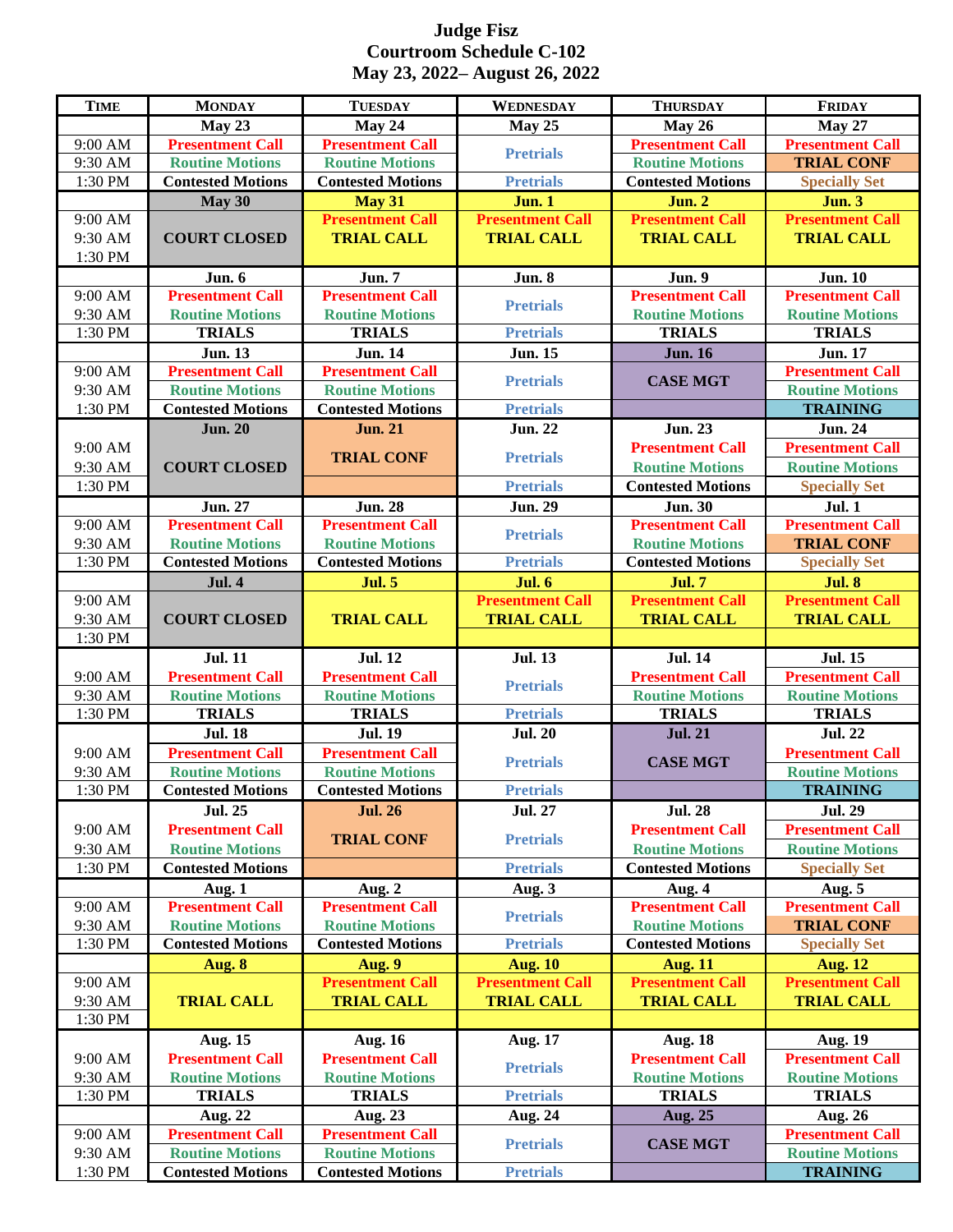## **Judge Fisz Courtroom Schedule C-102 August 29, 2022 – December 2, 2022**

| <b>TIME</b>        | <b>MONDAY</b>                                             | <b>TUESDAY</b>                             | <b>WEDNESDAY</b>        | <b>THURSDAY</b>                                    | <b>FRIDAY</b>                             |
|--------------------|-----------------------------------------------------------|--------------------------------------------|-------------------------|----------------------------------------------------|-------------------------------------------|
|                    | Aug. 29                                                   | <b>Aug. 30</b>                             | <b>Aug. 31</b>          | Sept. 1                                            | Sept. 2                                   |
| 9:00 AM            | <b>Presentment Call</b>                                   |                                            | <b>Pretrials</b>        | <b>Presentment Call</b>                            | <b>Presentment Call</b>                   |
| 9:30 AM            | <b>Routine Motions</b>                                    | <b>TRIAL CONF</b>                          |                         | <b>Routine Motions</b>                             | <b>Routine Motions</b>                    |
| 1:30 PM            | <b>Contested Motions</b>                                  |                                            | <b>Pretrials</b>        | <b>Contested Motions</b>                           | <b>Specially Set</b>                      |
|                    | Sept. 5                                                   | Sept. 6                                    | Sept. 7                 | Sept. 8                                            | Sept. 9                                   |
| 9:00 AM            |                                                           | <b>Presentment Call</b>                    | <b>Pretrials</b>        | <b>Presentment Call</b>                            | <b>Presentment Call</b>                   |
| 9:30 AM            | <b>COURT CLOSED</b>                                       | <b>Routine Motions</b>                     |                         | <b>Routine Motions</b>                             | <b>TRIAL CONF</b>                         |
| 1:30 PM            |                                                           | <b>Contested Motions</b>                   | <b>Pretrials</b>        | <b>Contested Motions</b>                           | <b>Specially Set</b>                      |
|                    | <b>Sept. 12</b>                                           | <b>Sept. 13</b>                            | <b>Sept. 14</b>         | <b>Sept. 15</b>                                    | <b>Sept. 16</b>                           |
| 9:00 AM            |                                                           | <b>Presentment Call</b>                    | <b>Presentment Call</b> | <b>Presentment Call</b>                            | <b>Presentment Call</b>                   |
| 9:30 AM            | <b>TRIAL CALL</b>                                         | <b>TRIAL CALL</b>                          | <b>TRIAL CALL</b>       | <b>TRIAL CALL</b>                                  | <b>TRIAL CALL</b>                         |
| 1:30 PM            |                                                           |                                            |                         |                                                    |                                           |
|                    | <b>Sept. 19</b>                                           | <b>Sept. 20</b>                            | <b>Sept. 21</b>         | <b>Sept. 22</b>                                    | <b>Sept. 23</b>                           |
| 9:00 AM            | <b>Presentment Call</b>                                   | <b>Presentment Call</b>                    | <b>Pretrials</b>        | <b>Presentment Call</b>                            | <b>Presentment Call</b>                   |
| 9:30 AM<br>1:30 PM | <b>Routine Motions</b><br><b>TRIALS</b>                   | <b>Routine Motions</b><br><b>TRIALS</b>    | <b>Pretrials</b>        | <b>Routine Motions</b><br><b>TRIALS</b>            | <b>Routine Motions</b><br><b>TRIALS</b>   |
|                    |                                                           |                                            |                         |                                                    |                                           |
| 9:00 AM            | <b>Sept. 26</b><br><b>Presentment Call</b>                | <b>Sept. 27</b><br><b>Presentment Call</b> | <b>Sept. 28</b>         | <b>Sept. 29</b>                                    | <b>Sept. 30</b>                           |
| 9:30 AM            | <b>Routine Motions</b>                                    | <b>Routine Motions</b>                     | <b>Pretrials</b>        | <b>CASE MGT</b>                                    | <b>COURT NOT IN</b>                       |
| 1:30 PM            | <b>Contested Motions</b>                                  | <b>Contested Motions</b>                   | <b>Pretrials</b>        | <b>COURT NOT IN SESSION</b>                        | <b>SESSION</b>                            |
|                    | <b>Oct. 3</b>                                             | <b>Oct. 4</b>                              | Oct. 5                  | Oct. 6                                             | <b>Oct. 7</b>                             |
| 9:00 AM            | <b>Presentment Call</b>                                   |                                            |                         | <b>Presentment Call</b>                            | <b>Presentment Call</b>                   |
| 9:30 AM            | <b>Routine Motions</b>                                    | <b>TRIAL CONF</b>                          | <b>Pretrials</b>        | <b>Routine Motions</b>                             | <b>Routine Motions</b>                    |
| 1:30 PM            | <b>Contested Motions</b>                                  |                                            | <b>Pretrials</b>        | <b>Contested Motions</b>                           | <b>Specially Set</b>                      |
|                    | <b>Oct. 10</b>                                            | <b>Oct. 11</b>                             | Oct. 12                 | Oct. 13                                            | Oct. 14                                   |
| 9:00 AM            |                                                           | <b>Presentment Call</b>                    |                         | <b>Presentment Call</b>                            | <b>Presentment Call</b>                   |
| 9:30 AM            | <b>COURT CLOSED</b>                                       | <b>Routine Motions</b>                     | <b>Pretrials</b>        | <b>Routine Motions</b>                             | <b>TRIAL CONF</b>                         |
|                    |                                                           |                                            |                         |                                                    |                                           |
| 1:30 PM            |                                                           | <b>Contested Motions</b>                   | <b>Pretrials</b>        | <b>Contested Motions</b>                           | <b>Specially Set</b>                      |
|                    | <b>Oct. 17</b>                                            | <b>Oct. 18</b>                             | <b>Oct. 19</b>          | <b>Oct. 20</b>                                     | <b>Oct. 21</b>                            |
| 9:00 AM            |                                                           | <b>Presentment Call</b>                    | <b>Presentment Call</b> | <b>Presentment Call</b>                            | <b>Presentment Call</b>                   |
| 9:30 AM            | <b>TRIAL CALL</b>                                         | <b>TRIAL CALL</b>                          | <b>TRIAL CALL</b>       | <b>TRIAL CALL</b>                                  | <b>TRIAL CALL</b>                         |
| 1:30 PM            |                                                           |                                            |                         |                                                    |                                           |
|                    | Oct. 24                                                   | Oct. 25                                    | Oct. 26                 | Oct. 27                                            | <b>Oct. 28</b>                            |
| 9:00 AM            | <b>Presentment Call</b>                                   | <b>Presentment Call</b>                    | <b>Pretrials</b>        | <b>Presentment Call</b>                            | <b>Presentment Call</b>                   |
| 9:30 AM            | <b>Routine Motions</b>                                    | <b>Routine Motions</b>                     |                         | <b>Routine Motions</b>                             | <b>Routine Motions</b>                    |
| 1:30 PM            | <b>TRIALS</b>                                             | <b>TRIALS</b>                              | <b>Pretrials</b>        | <b>TRIALS</b>                                      | <b>TRIALS</b>                             |
|                    | Oct. 31                                                   | <b>Nov. 1</b>                              | <b>Nov. 2</b>           | <b>Nov. 3</b>                                      | <b>Nov. 4</b>                             |
| 9:00 AM            | <b>Presentment Call</b>                                   | <b>Presentment Call</b>                    | <b>Pretrials</b>        | <b>CASE MGT</b>                                    | <b>Presentment Call</b>                   |
| 9:30 AM            | <b>Routine Motions</b>                                    | <b>Routine Motions</b>                     |                         |                                                    | <b>Routine Motions</b>                    |
| 1:30 PM            | <b>Contested Motions</b>                                  | <b>Contested Motions</b>                   | <b>Pretrials</b>        |                                                    | <b>TRAINING</b>                           |
|                    | <b>Nov. 7</b>                                             | <b>Nov. 8</b>                              | <b>Nov. 9</b>           | <b>Nov. 10</b>                                     | <b>Nov. 11</b>                            |
| 9:00 AM            | <b>Presentment Call</b>                                   | <b>TRIAL CONF</b>                          | <b>Pretrials</b>        | <b>Presentment Call</b>                            |                                           |
| 9:30 AM<br>1:30 PM | <b>Routine Motions</b><br><b>Contested Motions</b>        |                                            | <b>Pretrials</b>        | <b>Routine Motions</b><br><b>Contested Motions</b> | <b>COURT CLOSED</b>                       |
|                    | <b>Nov. 14</b>                                            |                                            |                         | <b>Nov. 17</b>                                     |                                           |
| 9:00 AM            | <b>Presentment Call</b>                                   | <b>Nov. 15</b><br><b>Presentment Call</b>  | <b>Nov. 16</b>          | <b>Presentment Call</b>                            | <b>Nov. 18</b><br><b>Presentment Call</b> |
| 9:30 AM            | <b>Routine Motions</b>                                    | <b>Routine Motions</b>                     | <b>Pretrials</b>        | <b>Routine Motions</b>                             | <b>TRIAL CONF</b>                         |
| 1:30 PM            | <b>Contested Motions</b>                                  | <b>Contested Motions</b>                   | <b>Pretrials</b>        | <b>Contested Motions</b>                           | <b>Specially Set</b>                      |
|                    | $\mathbf{X}\mathbf{O}\mathbf{V}$ , $\mathbf{Z}\mathbf{X}$ | $\infty$ . 22                              | Nov. 23                 | <b>Nov. 24</b>                                     | <b>Nov. 25</b>                            |
| 9:00 AM            |                                                           |                                            |                         |                                                    |                                           |
| 9:30 AM            |                                                           |                                            |                         | <b>COURT CLOSED</b>                                | <b>COURT CLOSED</b>                       |
| 1:30 PM            |                                                           |                                            |                         |                                                    |                                           |
|                    | <b>Nov. 28</b>                                            | <b>Nov. 29</b>                             | <b>Nov. 30</b>          | <b>Dec. 1</b>                                      | <b>Dec. 2</b>                             |
| 9:00 AM            |                                                           | <b>Presentment Call</b>                    | <b>Presentment Call</b> | <b>Presentment Call</b>                            | <b>Presentment Call</b>                   |
| 9:30 AM<br>1:30 PM | <b>TRIAL CALL</b>                                         | <b>TRIAL CALL</b>                          | <b>TRIAL CALL</b>       | <b>TRIAL CALL</b>                                  | <b>TRIAL CALL</b>                         |